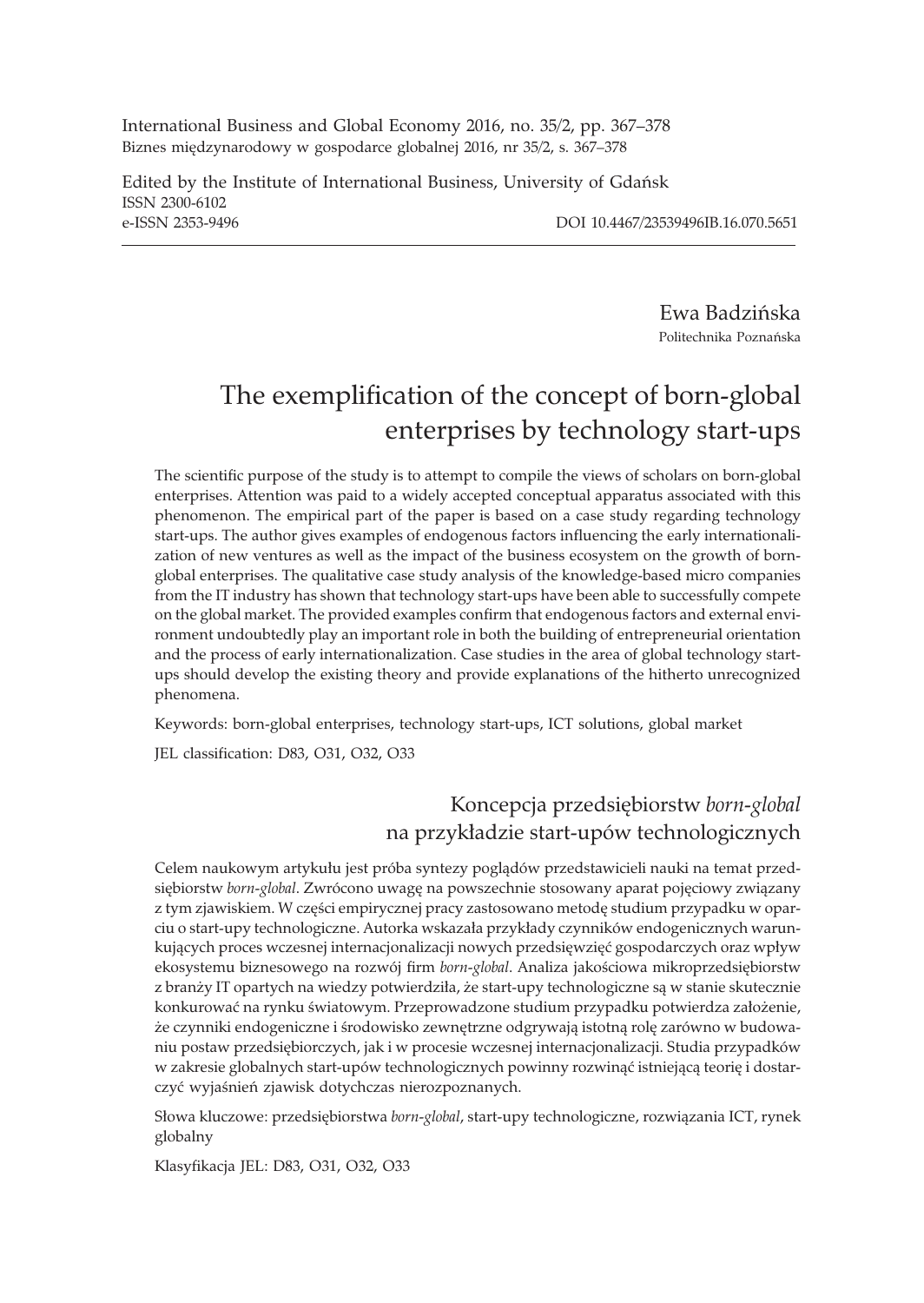### Introduction

The early internationalization of businesses has become a phenomenon of considerable scope and interest, thus emphasizing the significance of the bornglobal concept, as well as the need for researchers and practitioners to identify the factors that influence the success of global technology start-ups. The entrepreneurship of young technology start-ups is perceived as a process of searching for global market opportunities and knowledge-based resources necessary to exploit these opportunities in order to gain long-term results. It can be characterized as an independent risk-taking ability to achieve gains on the international market. The global economy provides the opportunity for internationalization from the very birth of new technology-based companies. Global entrepreneurs must take the Global Intellectual Property as a competitive advantage and access global markets through the ways that others have developed and learned [Etzkowitz, Solé, Piqué, 2007].

The process of creating innovative business solutions is conditioned largely by endogenous factors, including primarily the qualifications and expertise of the staff members of organizations and their ability to implement new technological solutions into their business practice. A significant impact on the development of innovative entrepreneurship is also made by the business ecosystem, covering a wide spectrum of cooperation with business environment institutions [Badziñska, 2014], and by external factors that influence the formation of technology firms [Bailetti, 2012]. All these activities relate to the identification of potential entrepreneurial opportunities arising from technological development and the exploitation of these opportunities through the successful commercialization of innovative products [Petti, 2012].

The scientific purpose of the study is to attempt to compile the views of scholars on born-global enterprises. The attention was paid to a widely accepted conceptual apparatus associated with this phenomenon as well as its multidimensionality. The empirical part of the paper is based on a case study of technology start-ups. The author gives examples of endogenous factors influencing the early internationalization of new ventures and the impact of the business ecosystem on the growth of born-global enterprises. Due to the aim of the research and in order to illustrate the studied phenomenon in business practice, a qualitative case study analysis of the knowledge-based micro companies from the IT industry has been conducted. Technology start-ups MindsEater, Leia Display System, and Glip have been selected using a purposeful sampling technique [Maxwell, 2005]. The purposeful selection of these companies resulted from the clarity of the explained phenomenon and was aimed at identifying the cases relevant to the research objectives. Qualitative data was obtained from in-depth interviews conducted with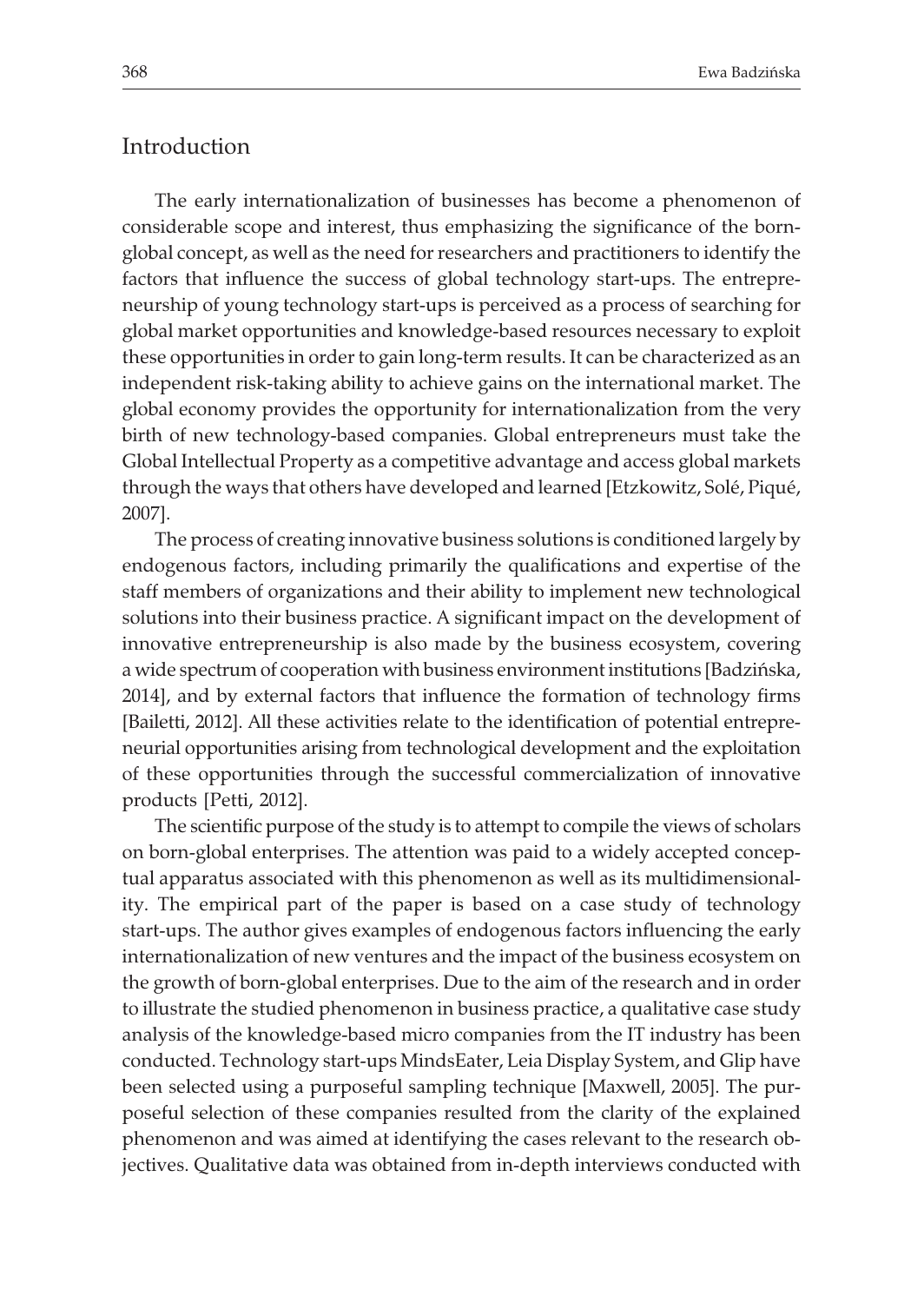the owners of the surveyed enterprises. To expand the database of the technology start-ups an analysis of materials from the available secondary sources was also conducted, which included websites, publications, and opinions of Internet users.

The empirical method makes use of a case study involving the analysis of the processes implemented in the selected enterprises [Dyer, Nobeoka, 2000]. The rationale for the use of the case study is its usefulness in relation to the timeliness of the discussion on the born-global phenomenon and its effects. There exists a need to conduct a practice-oriented empirical research in order to gain better understanding of that reality and help managers to consciously choose their own path [Czakon, 2011]. The applied case study has helped to identify the analysed phenomenon under factual conditions [Yin, 1984]. The study may provide a starting point for an empirical quantitative research as well as a contribution to the discussion on the early internationalization of businesses in the rapidly changing environment.

### 1. Born-global enterprises: Conceptualization

Current empirical literature notes several trends that contribute to the increasingly early internationalization of new technology-based companies. A new method of internationalization and a new type of company were identified in the study conducted by Rennie [1993], which proved that due to globalization and technological advances many firms begin to export within a couple of years of their establishment [Cavusgil, Knight, 2009]. Such findings contradicted the traditional internationalization theory categorized as gradual and evolutionary – the so-called 'stages theory' [Johanson, Vahlne, 1990]. The ways for a company to enter the global market can include making use of reliable platforms or experience of other companies or managers. According to the Theory of International New Ventures, developed by Oviatt and McDougall [1994] and McDougall et al. [1994], a new global venture is defined as 'a business organization that, from inception, seeks to derive significant competitive advantage from the use of resources and the sale of outputs in multiple countries'. Innovative and internationally-oriented companies, the so-called 'born globals', face the challenge of developing a global value proposition and attending the global market in the rapidly changing business environment.

There exists no single, generally accepted definition of born-global enterprises in the subject literature; they are referred to as 'born globals', international new ventures [Oviatt, McDougall, 1994], global start-ups [McDougall et al., 1994], infant multinationals [Madsen, Servais, 1997], or innate exporters [Mettler, Williams, 2011]. The literature sources assume that such entities are micro, small or medium-sized firms, for which reason in some publications they are also termed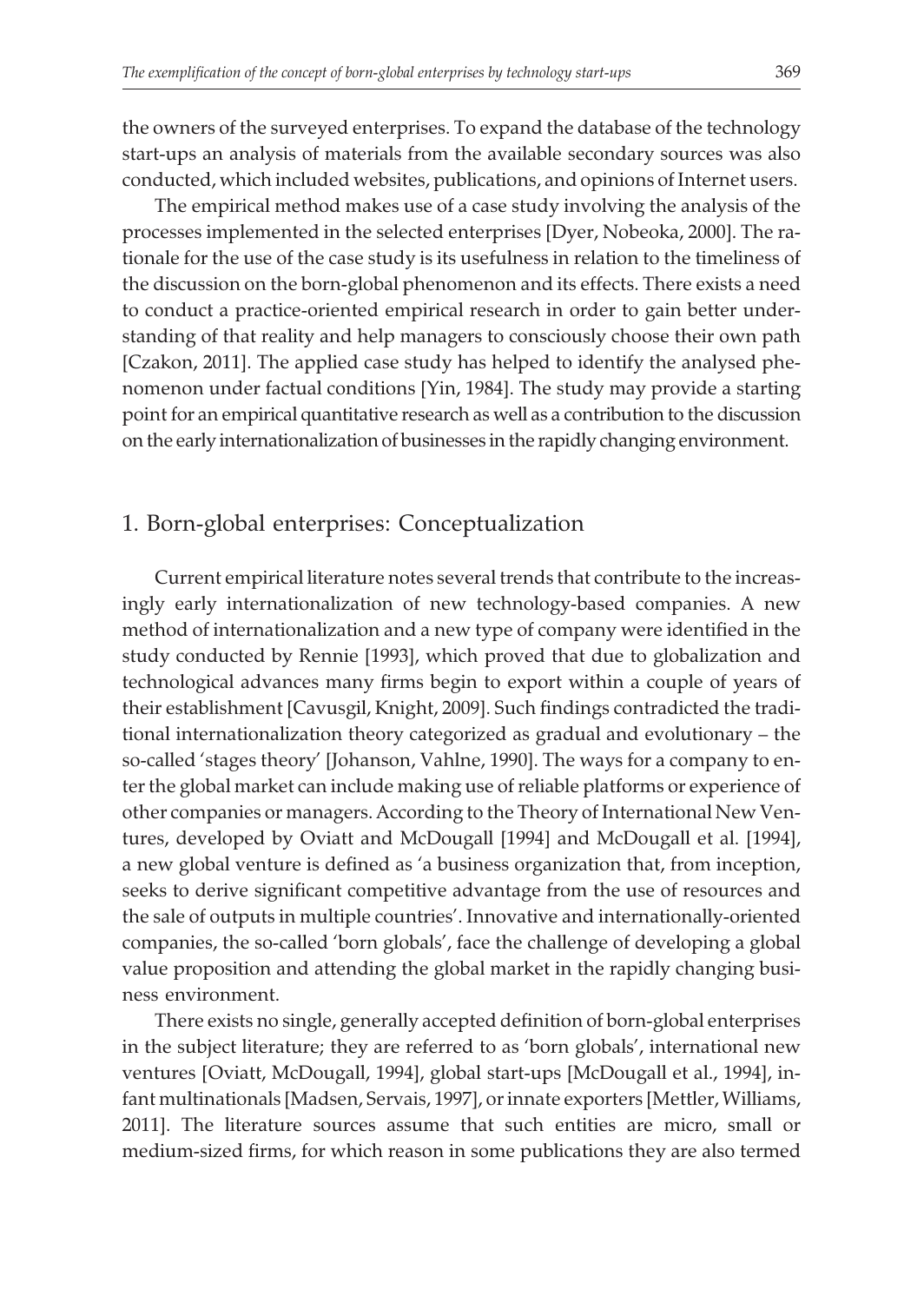'micro multinationals' [Varian, 2011; Mettler, Williams, 2011]. The available research suggests that a born-global enterprise is a venture launched to exploit a global niche soon after its inception. It is established with the capability to compete internationally and coordinate resources across countries [Coviello, McDougall, Oviatt, 2011].

The key competences of global-oriented technology start-ups are undoubtedly located in the resources of knowledge and the skilful use of these resources to create an added value and value for customers. The knowledge resources of an enterprise constitute its intellectual assets, being the sum of knowledge of individual employees and teams of employees. They undergo constant changes which are the result of the learning process of an organization [Skrzypek, 2009]. Indeed, creative people are capable of combining multiple knowledge areas and disciplines in different and unique ways [Brazdauskaite, Rasimaviciene, 2015]. The external knowledge search plays a crucial role in achieving variety through the identification and acquisition of new information and ideas that, in combination with their internal knowledge base, lead firms to generate solutions for emerging problems and exploit new opportunities [Cruz-González et al., 2015]. In addition, the advanced technology of information processing and communication contributes to the greater awareness of international business opportunities. The creativity, capabilities, dynamism, and innovativeness of the country's entrepreneurs are important factors of its absorptive capacity, which is such a distinctive characteristic of successful development experiences [Szirmai, Naudé, Goedhuys, 2011]. Moreover, most important in the process of internationalization is 'the decision to enter new international markets or to enhance the presence into international markets, which can be considered as innovation' [Wach, 2015].

Entrepreneurial activity is the enterprising human action in pursuit of the generation of value through the creation or expansion of economic activity, by identifying and exploiting new products, processes or markets [Ahmad, Seymour, 2015]. A born-global enterprise is a growth-oriented business with a strong innovative capacity that achieves high export shares in several foreign countries. Such companies are likely to be considered global innovators, following an innovative way of doing business at a global level from the very early stages of their business activity [Oviatt, McDougall, 2005; Cavusgil, Knight, 2009]. They fill important gaps in global value chains and are strongly driven by the global mind-set of their managers as well as the need to attract more business than they ever could in their domestic markets. As a consequence, they could be considered as helping to stabilize the economic development and recovery [Mettler, Williams, 2011]. The intensity of the way in which these firms undertake international business can differ in respect of the maximum time before starting international activity [Knight, Cavusgil, 1996], the minimum share of foreign sales as a % of total sales [Loane et al., 2007], and the number and location of the markets served [Gabrielsson, Kirpalani, 2012].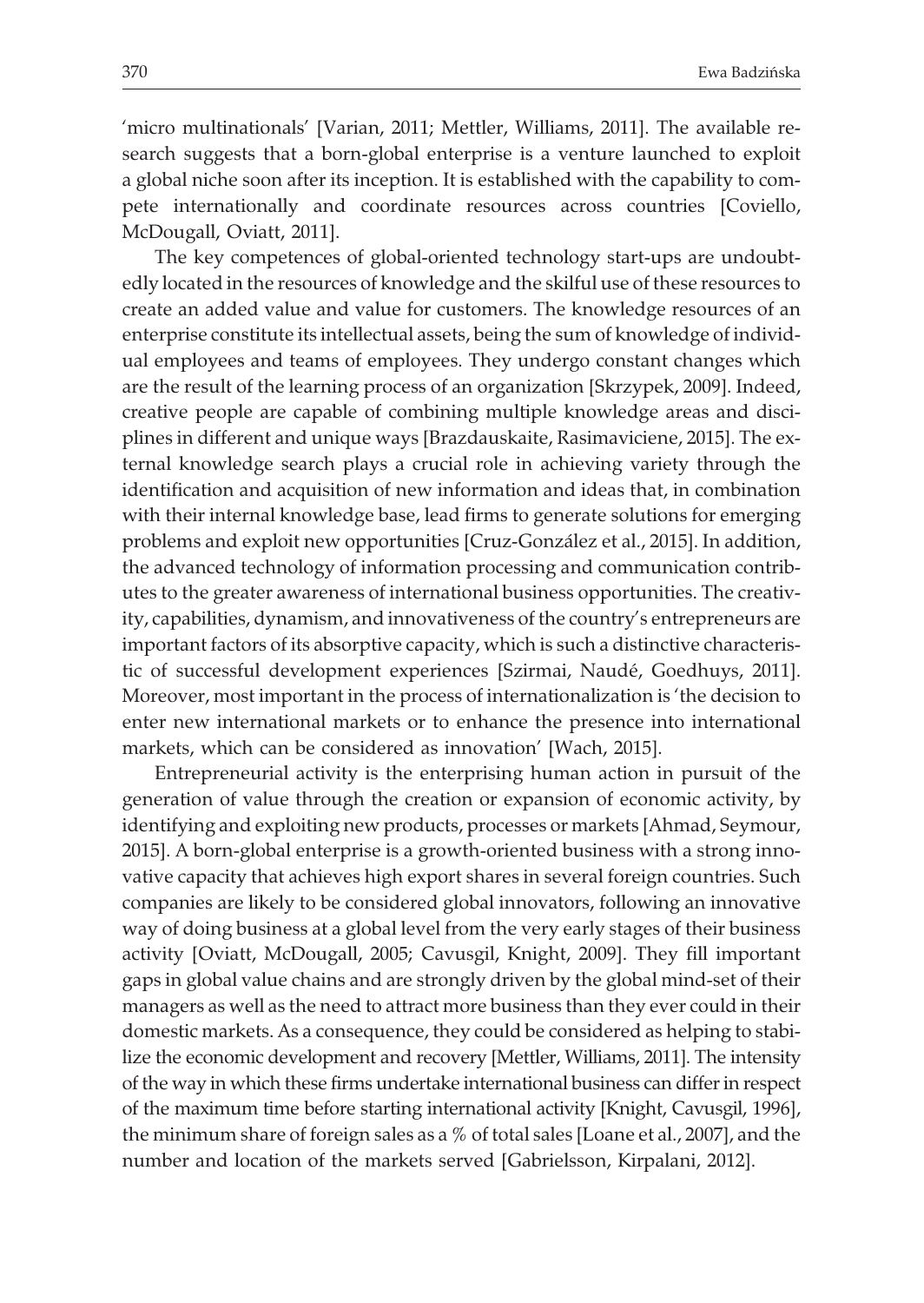Born-global enterprises tend to be micro or small in size. They operate in all sectors of the economy, but their product or service portfolio is characterized by a high level of innovation, the use of modern technology, and exclusive design. One of the most commonly accepted features of born-global firms is that they are founded and managed by highly proactive, risk-taking entrepreneurs who are eager to discover and exploit opportunities abroad in order to pursue competitive advantage [Pock, Hinterhuber, 2011]. Due to the lack of a uniform definition of 'born globals' and standardized data dealing with this enterprise form, it is possible to provide only an approximation of their extent and their contribution to the economy.

### 2. Technology start-ups with born-global potential: Case studies

#### 2.1. MindsEater

MindsEater has been on the market since 2011. Its founders (one woman and two men) are graduates of Poznañ universities. The main purpose of their business is to create and promote innovative ICT projects that will explore new opportunities and offer unique business solutions. The young entrepreneurs from MindsEater faced the challenge of transforming their concept into a coherent and valuable application, service or platform. With the help of professional consulting and support from the European Regional Development Fund for their project in the early phase of its implementation, the team created an innovative business solution – the international platform ITProjectPlace [www.itprojectplace.com] – under the OPIE 8.1. The service has been operating on the Polish market since 2013, and in 2014 its Spanish version was launched [www.itprojectplace.es]. ITProject-Place is a powerful tool that provides comprehensive assistance in the area of IT, graphics, and marketing projects for small and medium-sized businesses looking for new areas of growth. 'Innovations in companies form our driving force, purpose, and mode of operation. The core of our IT project platform itself is an actual innovation' – as confirmed by one of the founders of the company. The platform allows its clients to track current progress on their projects and, after their completion, to provide an opinion on the contractor's services, thus enriching his portfolio. Having access to a verified database of trustworthy contractors who can provide recommendations and verify their experience and specific achievements is an invaluable asset. Via dedicated applications, providing their customers with a range of complex tools and individual consulting, MindsEater helps to identify and create global market opportunities for other operators and to develop links between potential businesses and people offering IT services.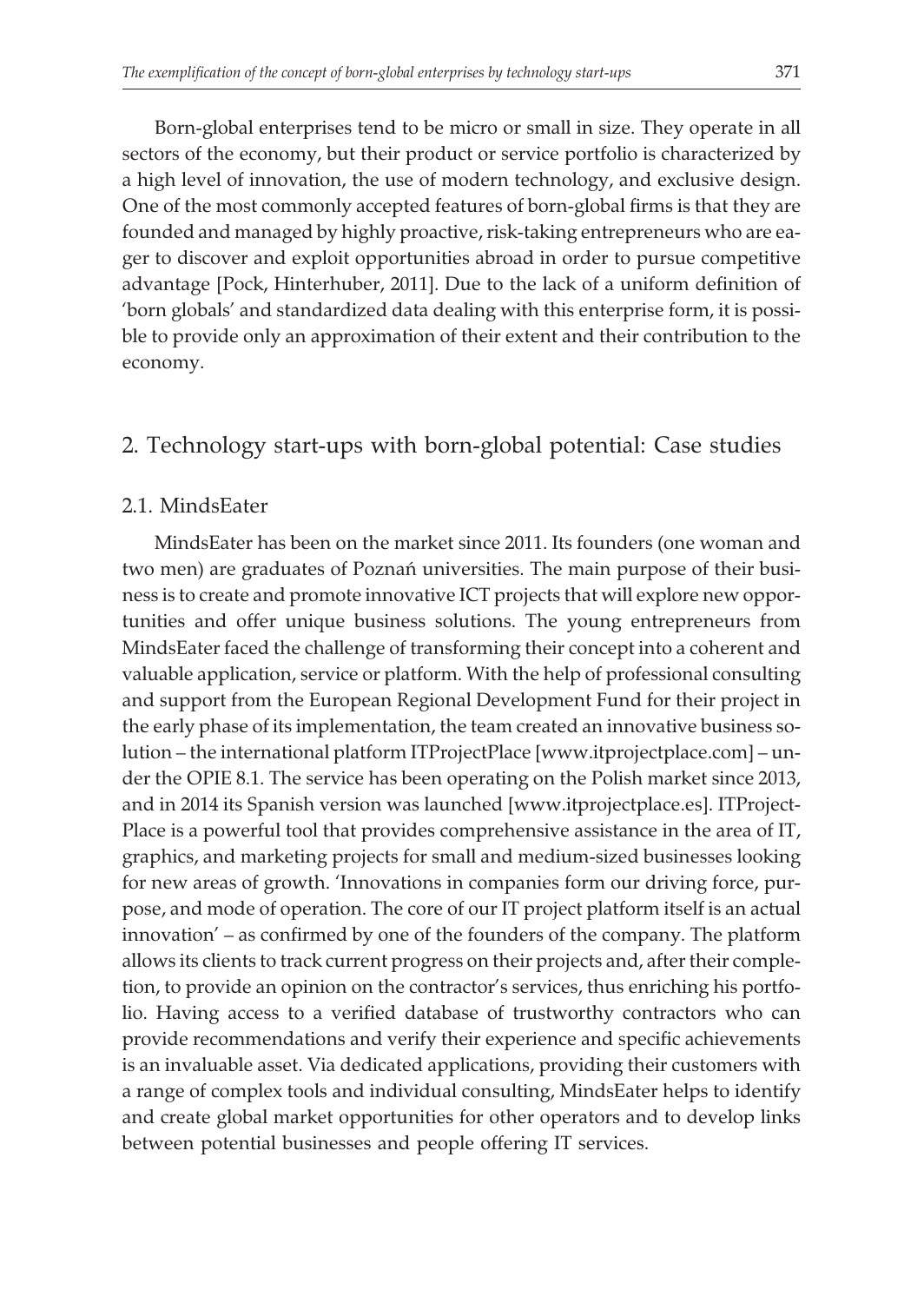#### 2.2. Leia Display System

Leia Display System is a young Polish technology start-up from Warsaw, manufacturing innovative multimedia devices (fog screens) and interactive applications since 2013. Its founders (four men), drawing on their interdisciplinary knowledge and experience in the IT and entertainment industry, created a unique technology solution on a global scale – a patented, innovative method of producing a laminar stream of steam. It allows the projection of any media content in the air on a thin (about 6mm) layer of water vapour which acts as a carrier [Leiadisplay.com, 2016]. Another one of its innovative features is the use of unique applications in order to enable screen interactivity. The solutions offered by Leia are distinguished in the global market for their ingenuity and the quality of applied technology. The entrepreneurs from Leia are characterized by an innovative approach and a readiness to use the latest technology in their work. The concept of early internationalization is permanently inscribed in the strategy of the company. Approximately six months after the official premiere of Leia Display System in October 2014, the company has managed to acquire distributors on foreign markets in such countries as: Belgium, the Netherlands, Luxembourg, France, China, Saudi Arabia, the United Arab Emirates, and South Korea. Developing an innovative approach to seeking better solutions along with the implementation of the latest technologies constitute the challenges faced daily by the young entrepreneurs from Leia Display System.

#### 2.3. Glip Ltd.

Glip Ltd. is a young company manufacturing multimedia touch platforms [Glip Multitouch Solutions, 2015]. The founders (two men) of this technology start-up are graduates of the Poznañ University of Technology. They have created a modern business model on the basis of their experience in the IT industry, marketing, finance, and economics. The company has been on the market since 2013. The ICT tools created by Glip facilitate clear and engaging communication accommodating the realities of the fast-growing B2B market. The company offers equipment based on the technology of touch, motion detection and holographic projection. The offer includes touch tables, totems and screens, as well as interactive floors and holographic pyramids. The equipment is available in a wide range of sizes and types tailored to suit individual projects. The company also offers copyright software created per requests of different groups of consumers, freely customized and designed in accordance with the company logo. The products are dedicated for business customers, cultural and educational institutions, and local government units. The mission of the team is to break the standards and undertake new interesting challenges. 'Glip wants to stay ahead of the needs of the users and even to create such needs' – declares the manager of the company. The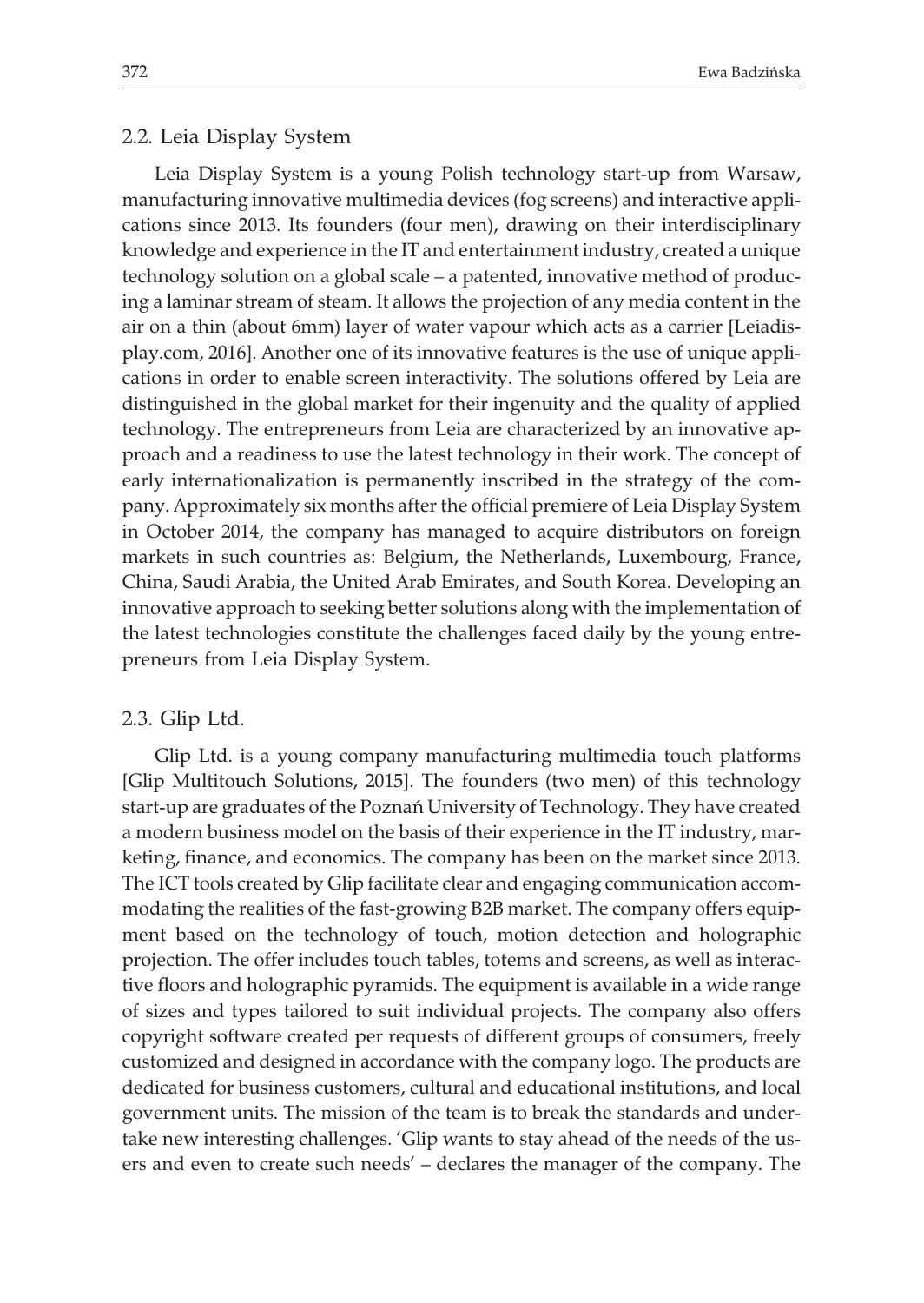building of an international network for the exchange of information and diffusion of knowledge, customer-oriented employees paying high attention to the quality of services, and its cooperation with selected research institutions and organizations supporting technology transfer are the key values of the analysed organization.

## 3. Research results and discussion

The purpose of the qualitative research was to diagnose the potential of the surveyed enterprises, which will influence their competitiveness on the global market and their early internationalization. The obtained results are presented synthetically in Table 1.

| Key attributes                                                                                   | Technology start-ups                                                                                                                                                                                    |                                                                                                                                                                                                                                                                                          |                                                                                                                                                                                                                                                                                  |  |
|--------------------------------------------------------------------------------------------------|---------------------------------------------------------------------------------------------------------------------------------------------------------------------------------------------------------|------------------------------------------------------------------------------------------------------------------------------------------------------------------------------------------------------------------------------------------------------------------------------------------|----------------------------------------------------------------------------------------------------------------------------------------------------------------------------------------------------------------------------------------------------------------------------------|--|
|                                                                                                  | MindsEater                                                                                                                                                                                              | Leia Display System                                                                                                                                                                                                                                                                      | Glip Ltd.                                                                                                                                                                                                                                                                        |  |
| Endogenous factors                                                                               |                                                                                                                                                                                                         |                                                                                                                                                                                                                                                                                          |                                                                                                                                                                                                                                                                                  |  |
| potential of staff<br>members based<br>on professional<br>knowledge and<br>unique skills         | - qualifications and ex-<br>pertise of employees<br>- research experience<br>in the IT industry,<br>marketing, and<br>economics                                                                         | - interdisciplinary<br>knowledge<br>- experience in the IT<br>and entertainment<br>industry                                                                                                                                                                                              | - experience in the IT<br>industry, marketing,<br>and economics<br>- awareness of the im-<br>portance of professio-<br>nal knowledge                                                                                                                                             |  |
| creation and<br>development<br>of innovative<br>business solutions<br>with the support<br>of ICT | - innovative IT solu-<br>tions tailored to in-<br>dividual customer<br>needs<br>- comprehensive assi-<br>stance in the area of<br>IT, graphics and mar-<br>keting projects<br>- customized applications | - innovative multimedia<br>devices<br>- unique method of<br>producing a laminar<br>stream of steam<br>in fog screens<br>- interactive custom-<br>ized applications                                                                                                                       | - interactive multime-<br>dia touch platforms,<br>e.g. tables, totems,<br>screens, and floors<br>- ICT solutions freely<br>customized and de-<br>signed in accordance<br>with customer needs                                                                                     |  |
| ability to imple-<br>ment new<br>technological so-<br>lutions into<br>business practice          | - high attention to the<br>quality of IT services<br>- creativity combined<br>with innovativeness<br>- focus on technological<br>innovations                                                            | - creativity and open-<br>ness to the imple-<br>mentation of the<br>latest technology<br>- ingenuity and quality<br>of applied technology<br>- focus on technological<br>innovations<br>- offering of high-quali-<br>ty services to satisfy<br>the specific needs<br>of global customers | - focus on technological<br>innovations<br>- differentiation of stra-<br>tegies by developing<br>specialized and cus-<br>tomized devices and<br>applications<br>- implementation of<br>the latest technology<br>- high-quality services<br>for domestic and<br>foreign customers |  |

Table 1. The born-global potential of the studied companies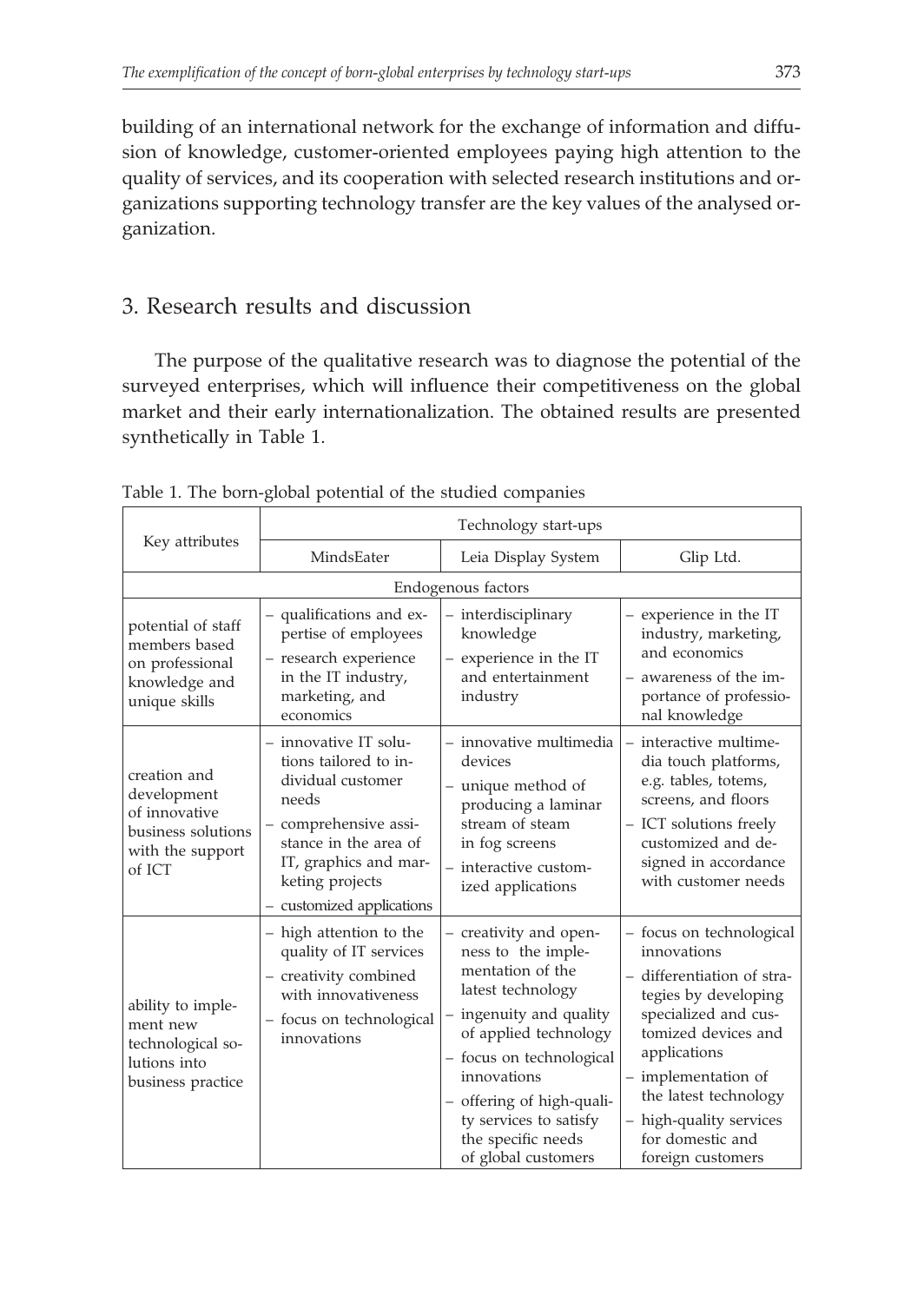| Key attributes                                             | Technology start-ups                                                                                                                                                                          |                                                                                                                                                                                                          |                                                                                                                                                                                                                                                           |  |
|------------------------------------------------------------|-----------------------------------------------------------------------------------------------------------------------------------------------------------------------------------------------|----------------------------------------------------------------------------------------------------------------------------------------------------------------------------------------------------------|-----------------------------------------------------------------------------------------------------------------------------------------------------------------------------------------------------------------------------------------------------------|--|
|                                                            | MindsEater                                                                                                                                                                                    | Leia Display System                                                                                                                                                                                      | Glip Ltd.                                                                                                                                                                                                                                                 |  |
| organizational<br>culture                                  | a climate of dialogue<br>and partnership rela-<br>tions<br>free flow of information<br>and technological<br>knowledge                                                                         | building of a global-<br>oriented organizational<br>culture                                                                                                                                              | partnership relations<br>a common vision of the<br>development strategy                                                                                                                                                                                   |  |
| entrepreneurship<br>culture                                | - willingness<br>to take risks<br>- involvement<br>of the team<br>- a shared vision of the<br>present and the fu-<br>ture of the company                                                      | - willingness to take<br>risks<br>- innovative approach<br>to seeking better ICT<br>solutions<br>- involvement of the<br>team                                                                            | - pro-innovation attitude<br>- willingness to take risks<br>- great determination<br>of the managers and<br>staff to reach their ob-<br>jectives                                                                                                          |  |
| External factors                                           |                                                                                                                                                                                               |                                                                                                                                                                                                          |                                                                                                                                                                                                                                                           |  |
| cooperation with<br>business partners                      | - networks and con-<br>tacts with domestic<br>and foreign partners<br>- engaging in intensive<br>international activities<br>- customer-oriented<br>employees                                 | - relationships between<br>the local operation of<br>the enterprise and its<br>foreign sales repre-<br>sentatives<br>- external, independent<br>intermediaries for<br>distribution in foreign<br>markets | - an attitude of coop-<br>eration with business<br>partners<br>- good relationships<br>with clients, supp-<br>liers, facilitators,<br>and partners<br>- a search for new solu-<br>tions and external<br>sources of information                            |  |
| cooperation with<br>business environ-<br>ment institutions | - cooperation with se-<br>lected research insti-<br>tutions and organiza-<br>tions supporting<br>technology transfer<br>- study of environment<br>in terms of demand<br>for new ICT solutions | - building of a network<br>for the exchange of<br>information<br>- consultations in the<br>field of financing for<br>innovative devices<br>- the ability to cope<br>with the changing<br>environment     | – cooperation with<br>Poznan Science and<br>Technology Park of<br>Adam Mickiewicz<br>University Founda-<br>tion; InQbator Seed<br>project 2013<br>- cooperation in the<br>area of consulting,<br>organizing, and<br>financing innovative<br>ICT solutions |  |
| awards in presti-<br>gious competi-<br>tions               | Poznan Leader of<br>Entrepreneurship<br>2014 competition in<br>the category Start-up<br>(awarded)                                                                                             | Internet Beta 2013,<br>LBA Start-up Meeting<br>Point 2014<br>- Investor Presentation<br>Contest - Lewiatan<br>Business Angels 2014<br>- Think Big UPC Busi-<br>ness contest 2015                         | Poznan Leader of<br>Entrepreneurship<br>2014 competition in<br>the category Start-up<br>(winner)<br>- Award of the Marshal<br>of Greater Poland<br>'Innovative for<br>Greater Poland' 2014                                                                |  |

Source: Own research.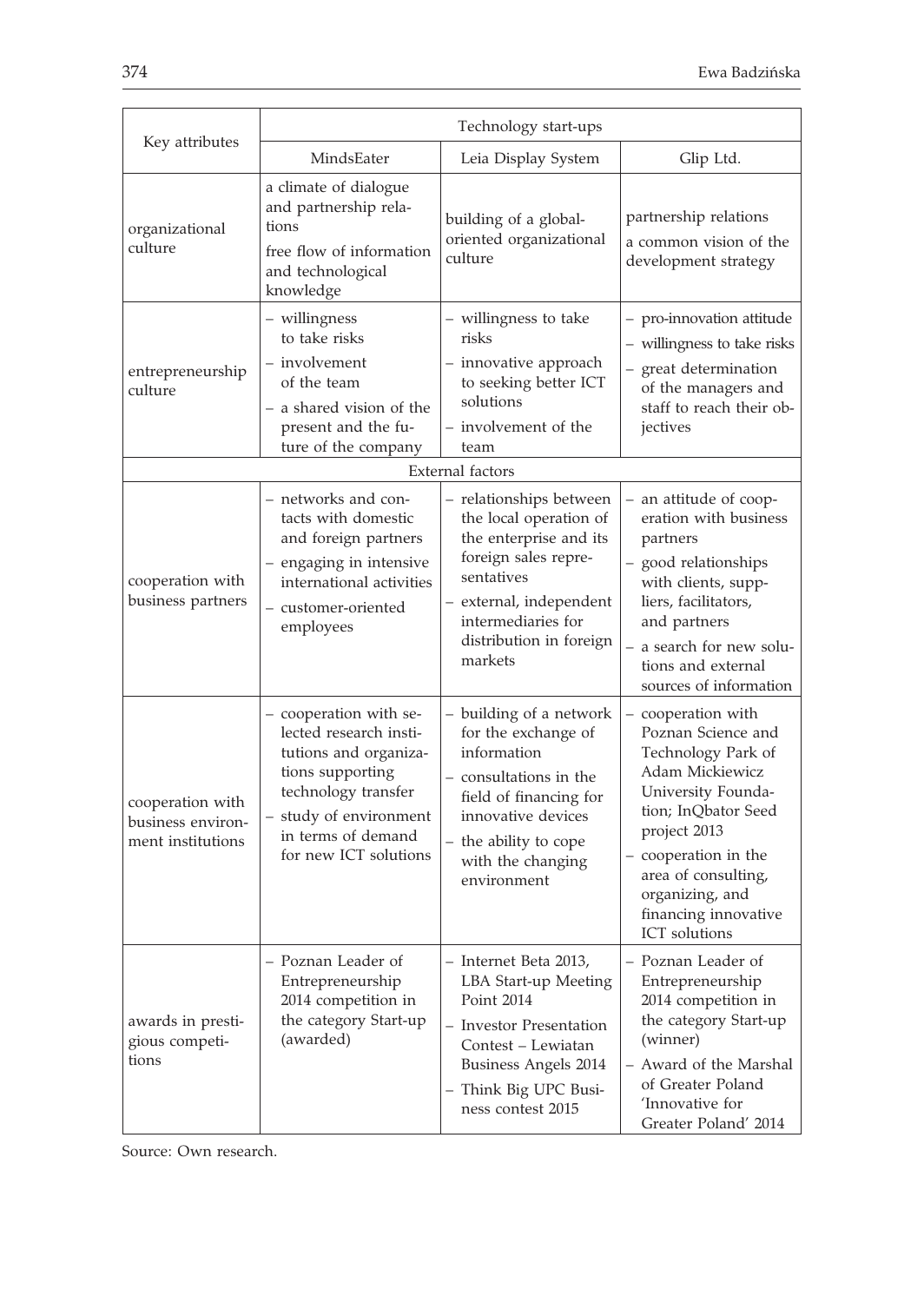The competence of a company to compete internationally depends on a set of endogenous as well as exogenous factors. A very important role is played by the potential of the staff members, which depends on their professional interdisciplinary knowledge. The offering of high-quality products and services to satisfy the specific needs of global customers is one of the attributes of born-global enterprises. It can be argued that the competitive advantage of technology firms is derived from their employees' unique knowledge, skills, and, especially, the ability to implement them in practice, as well as from specific organizational competencies and international experience. The basis of an organizational culture is constituted by the awareness of the importance of that knowledge, a commitment to the shared values, and the creation of an attitude of cooperation with external partners. The surveyed enterprises successfully bridge the gap in the creation of innovative business solutions with the support of ICT and, above all, seek to obtain global market acceptance for their offer. Moreover, the qualifications and expertise of the managers and staff members are a fundamental resource that controls and shapes the processes of reconfiguration and multiplication of other resources.

The companies were awarded in prestigious competitions for entrepreneurs who, through their creativity and openness to the advanced technology, bring innovative solutions to the market. The main purpose of the teams of young entrepreneurs from MindsEater, Leia and Glip is to create and promote innovative projects that will explore new opportunities and offer unique solutions with the support of ICT in the global business environment, using the latest technology and modern tools of interactive communication, and focusing on the customization of services dedicated to individual customer needs. The involvement of the team, a shared vision of the present and the future of the company, their focus on technological innovations, and attention to customer satisfaction constitute the basis for their competitiveness on the global market.

#### Conclusions

The creation of new technology-based companies with global reach becomes a key tool for generating wealth in the international business environment. However, the young ventures need the help of support groups such as business environment institutions, which promote the internationalization of entrepreneurial ventures. Therefore, it is necessary to skilfully combine innovative ICT solutions with effective governance and ability to find relevant funding sources. The modernity of the products and services provided by Polish technology start-ups depends largely on the creation of an entrepreneurship culture, which is fundamental for the development of the innovativeness of young and engaging people who are willing to take risks.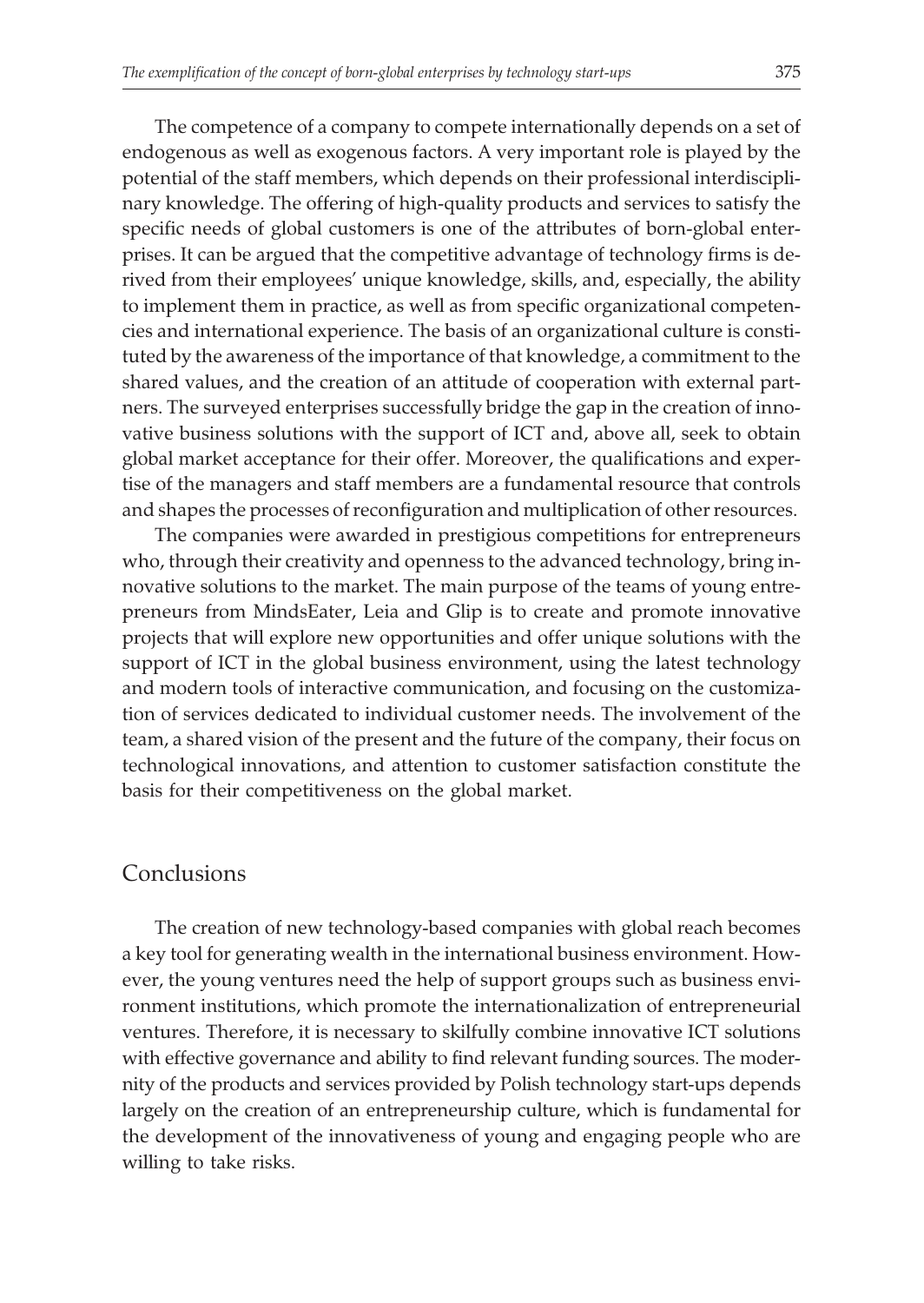To successfully compete on the global market, the entrepreneurs have to break the standards, avoid boilerplate solutions, and undertake interesting challenges. The teams of entrepreneurial, ambitious and creative people who constitute MindsEater, Leia and Glip believe that the understanding of customer needs, partnership in business relationships, and an offer which includes customized solutions tailored to the specifics of a particular industry form the basis for the value and effectiveness of each undertaking. An innovative approach to seeking better solutions along with the implementation of the latest technology and great determination of the teams to reach their objectives constitute the challenges that must be faced by technology enterprises. The analysed examples confirm that endogenous factors and external environment undoubtedly play an important role in the building of an entrepreneurial orientation as well as in the process of early internationalization. The application of the empirical method to the case study has made it possible to characterize the essential qualities of global technology start-ups and illustrate the development of the studied phenomenon in business practice.

#### Acknowledgements, sources of financing

The author would like to express her gratitude to the CEOs of MindsEater, Leia Display System and Glip for the interviews and suggestions helpful in the implementation of the research on the case study.

#### References

- Ahmad N., Seymour R.G., [n.d.], *Defining Entrepreneurial Activity: Definitions Supporting Frameworks for Data Collection*, OECD, http://www.oecd.org/std/business-stats/39651330. pdf [access: 12.02.2016].
- Badzińska E., 2014, *Indywidualizacja rozwiązań ICT w praktyce gospodarczej na przykładzie start upów akademickich*, Business Informatics, no. 2.
- Bailetti T., 2012, *Technology Entrepreneurship: Overview, Definition, and Distinctive Aspects*, Technology Innovation Management Review, no. 2.
- Brazdauskaite G., Rasimaviciene D., 2015, *Towards the Creative University: Developing a Conceptual Framework for Transdisciplinary Teamwork*, Journal of Creativity and Business Innovation, no. 1.
- Cavusgil S.T., Knight G., 2009, *Born Global Firms: A New International Enterprise*, Business Expert Press, New York.
- Coviello N.E., McDougall P.P., Oviatt B.M., 2011, *The Emergence, Advance and Future of International Entrepreneurship Research: An Introduction to the Special Forum*, Journal of Business Venturing, no. 6.
- Cruz-González J., López-Sáez P., Navas-López J.E., Delgado-Verde M., 2015, *Open Search Strategies and Firm Performance: The Different Moderating Role of Technological Environmental Dynamism*, Technovation, no. 35, DOI: 10.1016/j.technovation.2014.09.001.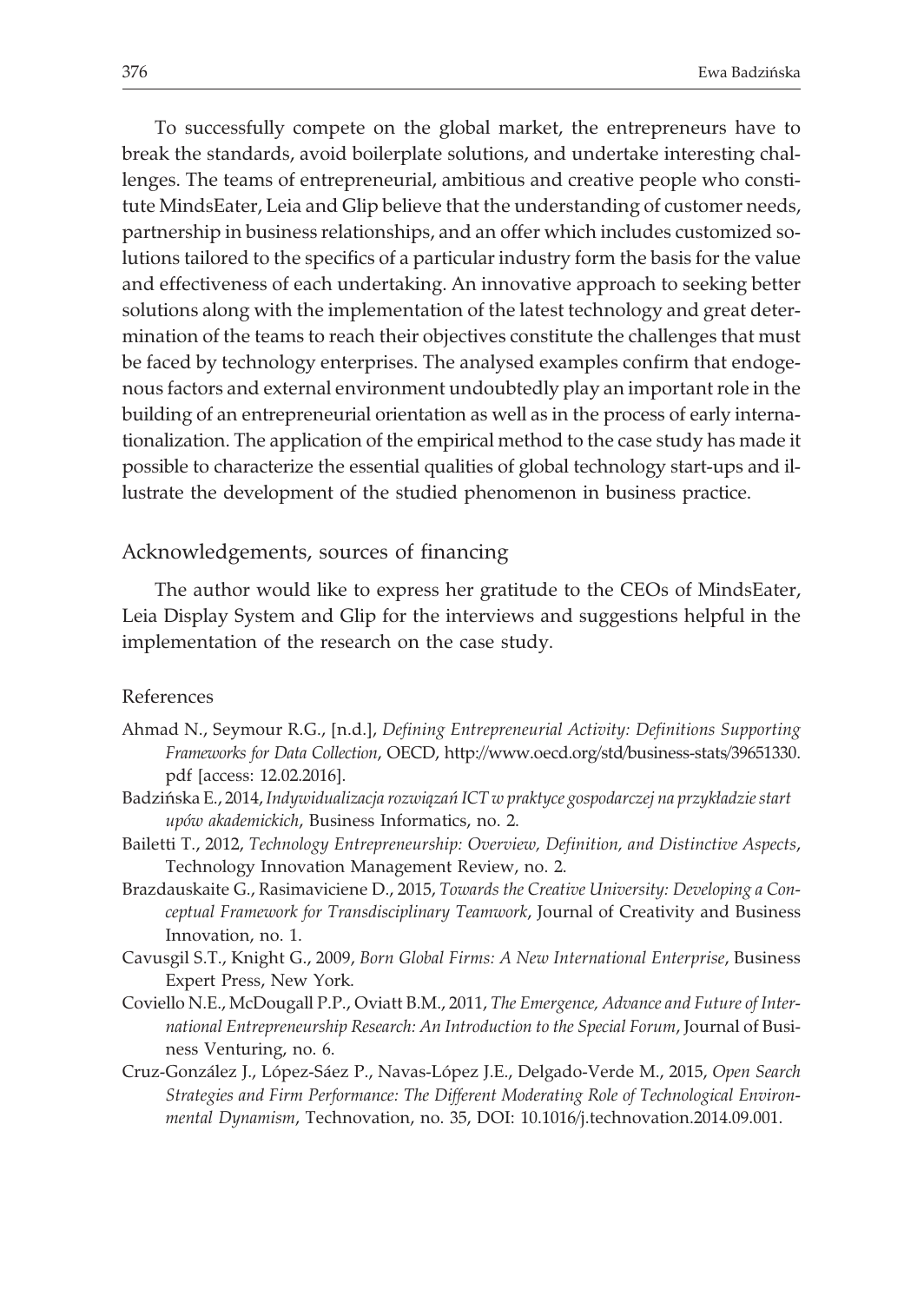- Czakon W., 2011, *Zastosowanie studiów przypadku w badaniach nauk o zarz¹dzaniu*, [in:] *Podstawy metodologii badañ w naukach o zarz¹dzaniu*, ed. W. Czakon, Wolters Kluwer Business, Warszawa.
- Dyer J., Nobeoka K., 2000, *Creating and Managing a High Performance Knowledge-Sharing Network: The Toyota Case*, Strategic Management Journal, no. 3.
- Etzkowitz H., Solé F., Piqué J.M., 2007, *The Creation of Born Global Companies within the Science Cities: An Approach from Triple Helix*, Engevista, no. 2.
- Gabrielsson M., Kirpalani V.H.M., 2012, *Overview, Background and Historical Origin of Born Globals: Development of Theoretical and Empirical Research*, [in:] *Handbook of Research on Born Global*s, eds. M. Gabrielsson, V.H.M. Kirpalani, Edward Elgar, Cheltenham.
- Glip Multitouch Solutions, http://www.glip.pl/ [access: 12.02.2016].
- Johanson J., Vahlne J.-E., 1990, *The Mechanism of Internationalization*, International Marketing Review, no. 4.
- Knight G., Cavusgil S.T., 1996, *The Born Global Firm: A Challenge to Traditional Internationalization Theory*, [in:] *Advances in International Marketing*, eds. S. Cavusgil, T. Madsen, Emerald Group, Bingley, UK.
- Leia Display System, http://leiadisplay.com/ [access: 12.02.2016].
- Loane S., Bell J., McNaughton R., 2007, *A Cross-National Study on the Impact of Management Teams on the Rapid Internationalization of Small Firms*, Journal of World Business, no. 4.
- Madsen T.K., Servais P., 1997, *The Internationalization of Born Globals: An Evolutionary Process?*, International Business Review, no. 6.
- Maxwell J.A., 2005, *Qualitative Research Design: An Interactive Approach, Sage Publications*, Thousand Oaks, CA.
- McDougall P.P., Shane S., Oviatt B.M., 1994, *Explaining the Formation of International New Ventures: The Limits of Theories from International Business Research*, Journal of Business Venturing, no. 6.
- Mettler A., Williams A.D., 2011, *The Rise of the Micro-Multinational: How Freelancers and Technology-Savvy Start-ups Are Driving Growth*, Jobs and Innovation, Lisbon Council Policy Brief, no. 3.
- MindsEater, www.itprojectplace.com [access: 12.02.2016].
- Oviatt B.M., McDougall P.P., 1994, *Toward a Theory of International New Ventures*, Journal of International Business Studies, no. 1.
- Oviatt B.M., McDougall P.P., 2005, *Defining International Entrepreneurship and Modeling the Speed of Internationalization*, Entrepreneurship: Theory and Practice, no. 5.
- Petti C. (ed.), 2012, *Technological Entrepreneurship in China: How Does it Work?*, Edward Elgar Publishing, Northampton, MA.
- Pock M., Hinterhuber H., 2011, *Born Globals Wie aus Start-ups internationale Unternehmen werden*, Zeitschrift für KMU und Entrepreneurship, no. 2.
- Rennie M., 1993, *Born Global, McKinsey Quarterly*, http://www.mckinseyquarterly.com /Born\_global\_26 [access: 12.02.2016].
- Skrzypek E., 2009, *Wiedza jako czynnik sukcesu w nowej gospodarce*, [in:] *Zarządzanie kapitałem ludzkim w gospodarce opartej na wiedzy*, eds. E. Skrzypek, A. Sokó³, Instytut Wiedzy i Innowacji, Warszawa.
- Szirmai A., Naudé W., Goedhuys M., 2011, *Entrepreneurship, Innovation, and Economic Development: An Overview*, Oxford University Press, Oxford.